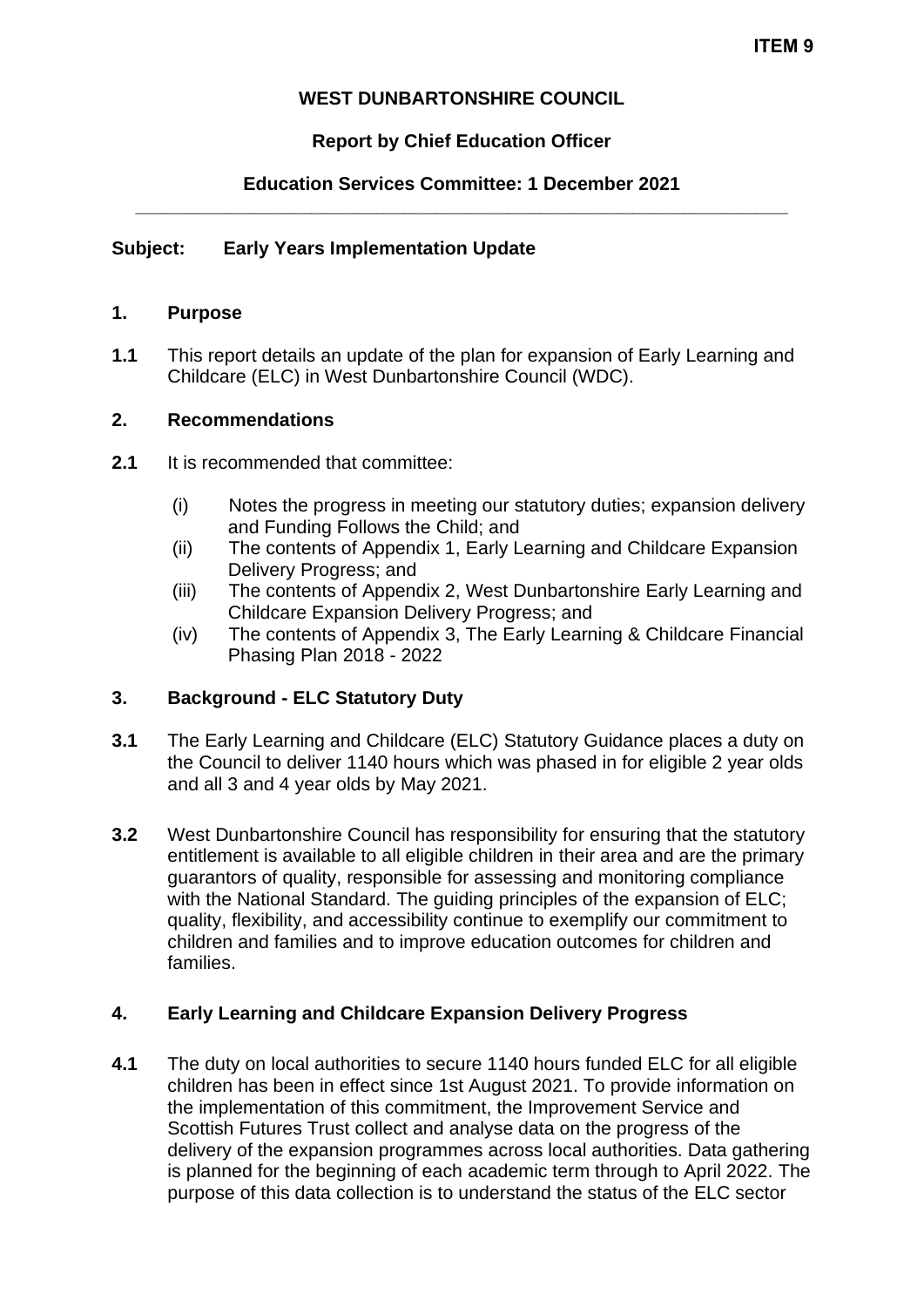across the country regarding uptake, workforce and capacity as of the last week in August 2021.

**4.2** The latest report (Appendix 1, Early Learning and Childcare Expansion Delivery Progress) provides an analysis of the collected data on the progress of the delivery of the expansion programme across all local authorities. This data gathering will continue until April 2022. The report summarises the status of the ELC sector regarding uptake, workforce and capacity in the last week of August 2021.

## **National Key Messages of Expansion Delivery**

- 1140 hours funded ELC delivered at all Councils
- 90,890 children were accessing funded ELC
- 97% were accessing more than 600 hours
- 87% were accessing 1140 hours
- 5 councils reported a reduction in the total number of children accessing funded ELC
- 6 councils reported an increase in in the total number of children accessing funded ELC
- 26% rise in the numbers of eligible 2-year-olds accessing funded ELC
- The workforce has increased by 7,942 FTE since academic year 2016/17
- Funded providers in the private and voluntary sectors and childminders provide 32% of all funded provision
- 912 projects in the capital programme (81% are now complete)
- Variability at local level remains a key feature of the expansion.
- **4.4** West Dunbartonshire progress compares favourably to the national picture reported in September 2021. See Appendix 2, West Dunbartonshire Early Learning and Childcare Expansion Delivery Progress for the full report

# **WDC Key Messages of Expansion Delivery:**

- All three and four year olds and two year olds whose parents applied for a funded 1140 hours place have had this since May 2021
- In September 2021, 1,680 children were accessing funded ELC. By April 2022, approx. 2,230 children will have their placements at ELC.
- There is a reduction in the total number of children accessing funded ELC from the number we projected in 2018 which was 2,407 children.
- The year-on-year change in total numbers of children accessing funded ELC represents a reduction of 8% this school session. From our original prediction of 2,407 children to 2,230 children by April 2022. This is due to a decrease in birth rate impacting population numbers
- Of the 1,680 accessing 1140 hours in September, only eleven 2 year old children access less than 1140 hours but more than 600 hours, at the parents request. See 4.5 for our plan for this.
- The estimated number of eligible two year olds is 321 children. The total number accessing ELC funding in August was155 children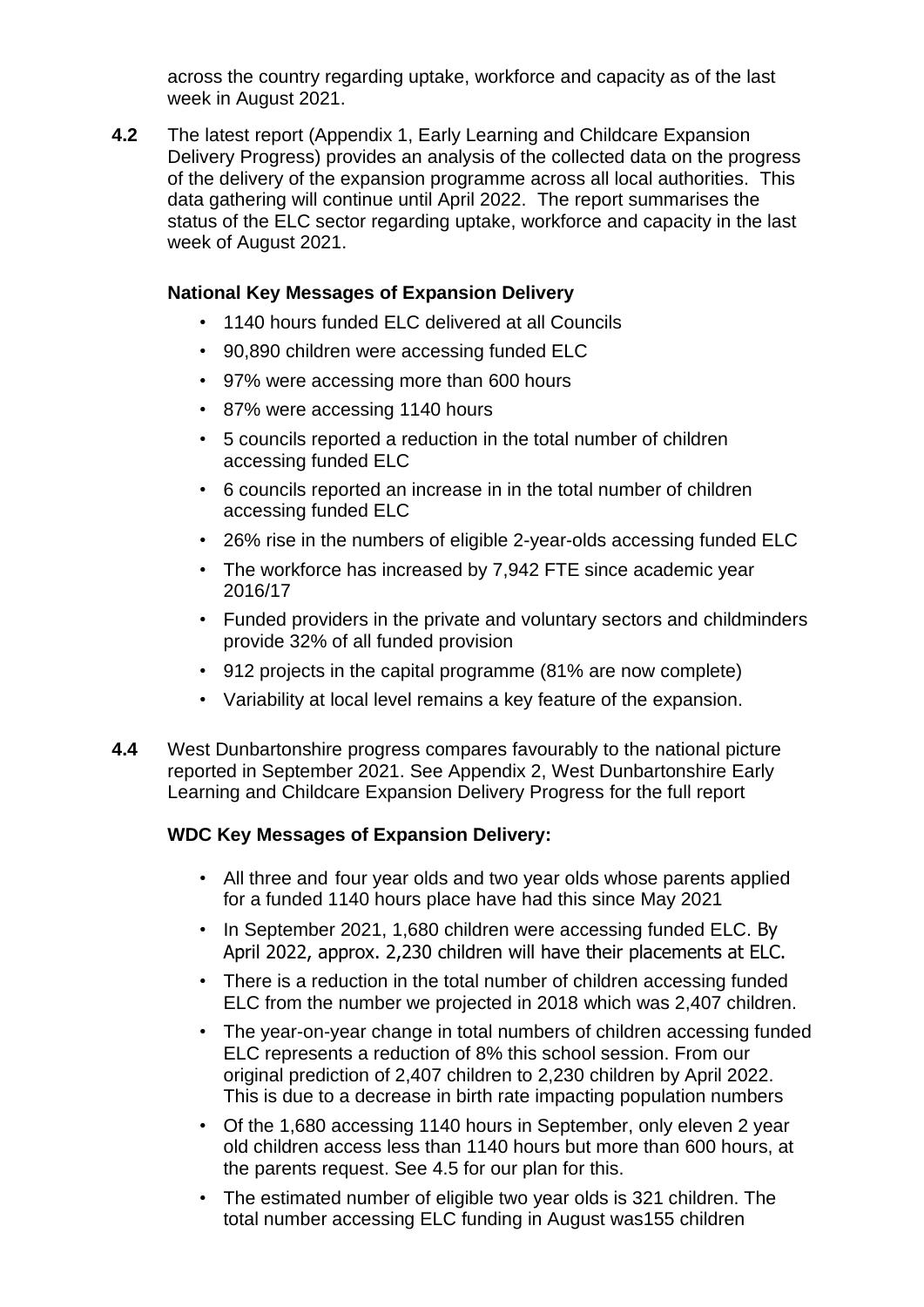- Our ELC workforce has increased by 469 FTE since academic year 2016/17.
- Funded providers in the private and voluntary sectors and childminders provide 34% of our funded provision.
- The capital projects required for delivery of 1140 hours were completed by August 2020. The remaining projects will improve our ELC assets and ensure compliance with Care Inspectorate regulations. The outstanding projects do not impact our delivery of 1140 hours.
- **4.5** As noted above, uptake is lower than projected in 2018. Access to flexible, high quality ELC has significant benefits for children and families, and increasing uptake is an important challenge for us, particularly for eligible 2 year olds. Our support for families has a significant role in addressing many of the issues that children, young people and their families face that lead to poor attainment and poorer life chances. Our focus is on early intervention and eligible 2's, but we will also ensure that 3 and 4 year olds access the hours that are right for them and their families. We continue to review all services and will include variations to service registrations if they can accommodate 2 year olds as we are doing at Dalmuir ELCC.

## **5. Funding Follows the Child: Meeting the National Standard Criteria**

- **5.1** The Interim Guidance on the implementation of Funding Follows the Child and the National Standard, the latest version of which was published in March 2021, set out that the Joint Delivery Board would be asked to undertake a review of the timetable for moving to full implementation of Funding Follows the Child following the national roll-out of 1,140 hours. To capture this information an in-depth survey was completed by all local authorities which provided information on the implementation of Funding Follows the Child in line with the Interim Guidance. The survey results will allow a review of the timetable towards full implementation.
- **5.2** Our continued challenge for Funding Follows the Child and meeting the National Standard, is to continue to improve the quality of our ELC and education outcomes for our children while also tackling the effects of the poverty related attainment gap. Our ELC meet the National Standard Criteria through inspection by the Care Inspectorate. We have requested that the Care Inspectorate prioritise re-inspection at our 5 ELC with below good evaluations. This session re-inspections have been carried out at two out of five ELC with evaluations below good. Both ELC re-inspected have achieved evaluations of good and above. Of our 40 ELC, including 11 funded providers, 3 ELC do not meet the national standard and await re-inspection. To date 93% of our ELC provision is currently evaluated at good and above. As previously reported to Committee, we continue to robustly support ELC with evaluative grades below good to ensure that they meet the standard. We expect our new ELC to be prioritised for inspection.

#### **6. People Implications**

**6.1** As previously reported a high quality, diverse and well-qualified professional workforce is key to delivering the expansion and the quality of ELC that we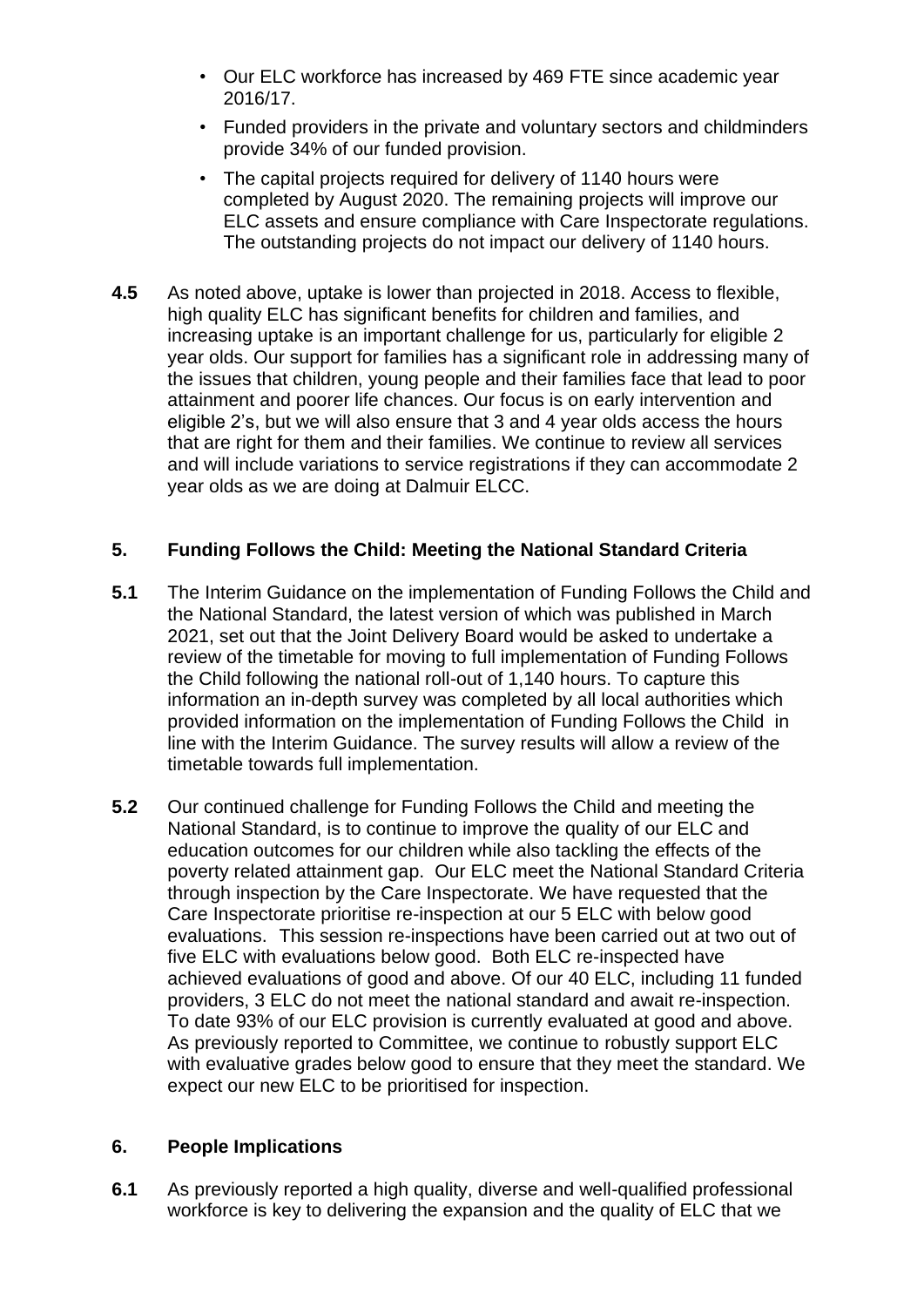need. Recruitment for expansion is complete with no issues relating to recruitment and retention of staff.

# **7. Financial and Procurement Implications**

**7.1** As reported previously to ensure that it is protected for investment in early learning and childcare, the multi-year funding package for expansion is allocated through a specific grant. There are no changes to the multi-year funding allocation to this authority; figures are cumulative. The multi-year allocations for West Dunbartonshire:

| <b>Financial Year</b> | <b>Revenue</b> | <b>Capital</b> |
|-----------------------|----------------|----------------|
|                       | £m             | £m             |
| 2018/19               | 1.410          | 0.580          |
| 2019/20               | 5.268          | 2.380          |
| 2020/21               | 8.717          | 4.480          |
| 2021/22               | 9.723          | 5.880          |

- **7.2** The Scottish Government has confirmed that the expansion funding should remain a specific grant for at least until 2022/23.
- **7.3** To further improve quality of our ELC provision, we have planned and agreed funding for several projects. These projects, some of which were in our expansion plan for outdoor work are at: Whitecrook ELCC, Lennox ELCC (Alexandria) and Brucehill ELCC. Improvements and care inspection compliance work is also planned for Clydebank ELCC, Linnvale ELCC, Dalmonach ELCC and Dalmuir ELCC. The plans can be accommodated within existing ELC Expansion budgeted resources.
- **7.4** Our approach to setting a local sustainable hourly rate with our funded providers was developed with the West Partnership local authority ELC leads. All private and voluntary providers took part in a survey of their costs however, the process and survey findings were not accepted by our funded providers. We continue to work on setting a sustainable rate as an exercise to renew and refresh the work we have already done. Our partner providers are preparing a proposal and exemplification of their costs for our review. This approach may ensure sustainability of the private and voluntary sector, which has a key role in supporting economic recovery and access to ELC by our families.

#### **8. Risk Analysis**

#### **8.1 The Key Risks:**

- The quality of the offer of ELC at all funded providers to ensure that they meet the National Standard Criteria.
- Agreeing a sustainable rate year on year with funded partner providers.
- Completion of our final year projects to improve quality and compliance of our ELC assets.

#### **9. Equalities Impact Assessment (EIA)**